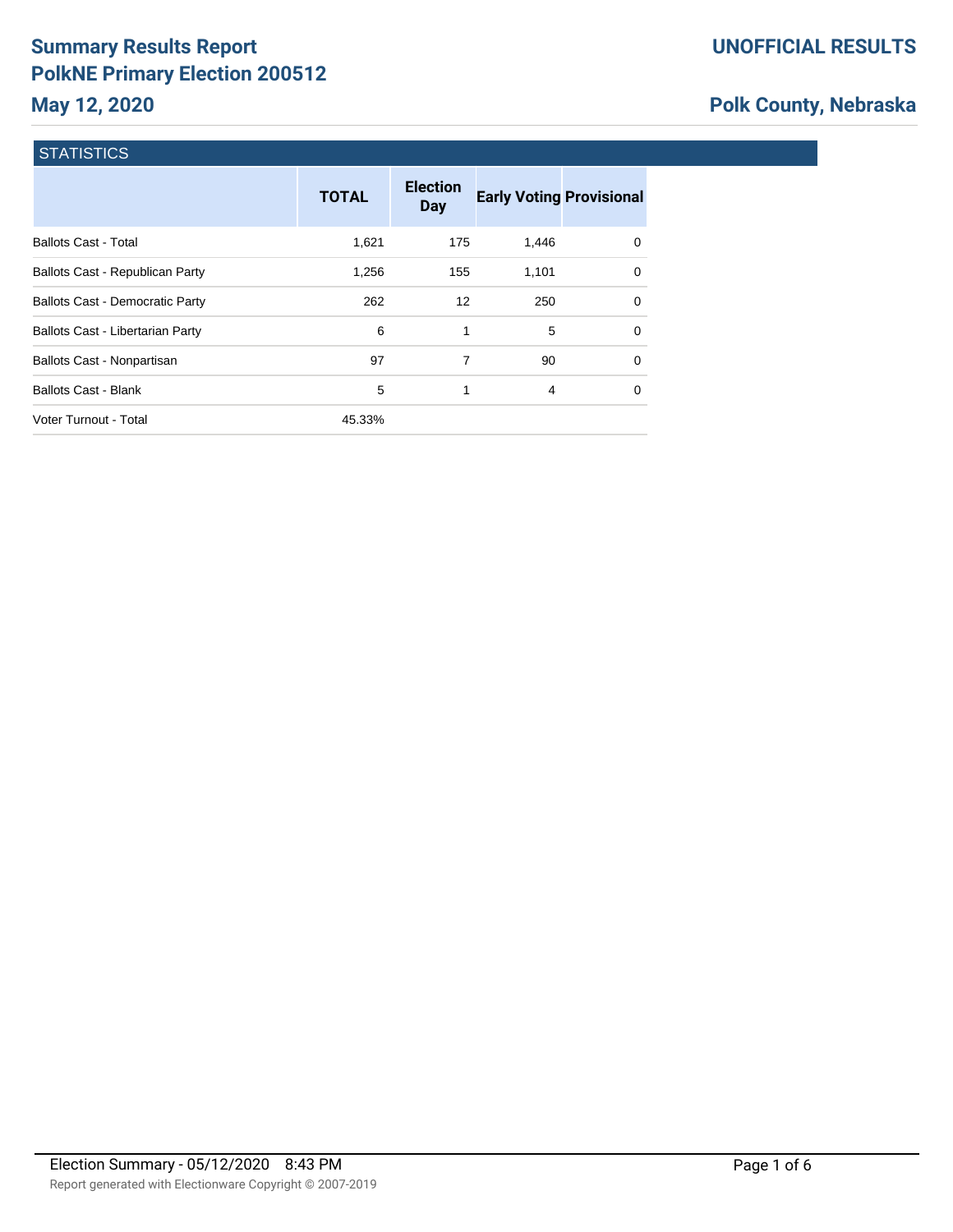#### **Rep President**

Vote For 1

|                         | <b>TOTAL</b> | <b>Election</b><br><b>Day</b> | <b>Early Voting Provisional</b> |             |
|-------------------------|--------------|-------------------------------|---------------------------------|-------------|
| Donald J. Trump         | 1,143        | 146                           | 997                             | 0           |
| <b>Bill Weld</b>        | 82           | 6                             | 76                              | 0           |
| Write-In Totals         | 3            | 0                             | 3                               | 0           |
| <b>Total Votes Cast</b> | 1,228        | 152                           | 1,076                           | $\mathbf 0$ |
| <b>Contest Totals</b>   | 1,256        | 155                           | 1,101                           | 0           |

## **Rep US Senator**

Vote For 1

|                         | <b>TOTAL</b> | <b>Election</b><br><b>Day</b> | <b>Early Voting Provisional</b> |              |
|-------------------------|--------------|-------------------------------|---------------------------------|--------------|
| <b>Ben Sasse</b>        | 1,046        | 122                           | 924                             | $\mathbf 0$  |
| Matt Innis              | 214          | 34                            | 180                             | $\mathbf 0$  |
| Write-In Totals         | 1            | 0                             | 1                               | $\mathbf 0$  |
| <b>Total Votes Cast</b> | 1,261        | 156                           | 1,105                           | $\mathbf{0}$ |
| <b>Contest Totals</b>   | 1,284        | 158                           | 1,126                           | 0            |

#### **Rep Congress Dist 1**

|                         | <b>TOTAL</b> | <b>Election</b><br><b>Day</b> | <b>Early Voting Provisional</b> |          |
|-------------------------|--------------|-------------------------------|---------------------------------|----------|
| Jeff Fortenberry        | 1,203        | 146                           | 1,057                           | 0        |
| <b>Write-In Totals</b>  | 5            | $\Omega$                      | 5                               | $\Omega$ |
| <b>Total Votes Cast</b> | 1,208        | 146                           | 1,062                           | $\Omega$ |
| <b>Contest Totals</b>   | 1,284        | 158                           | 1,126                           | 0        |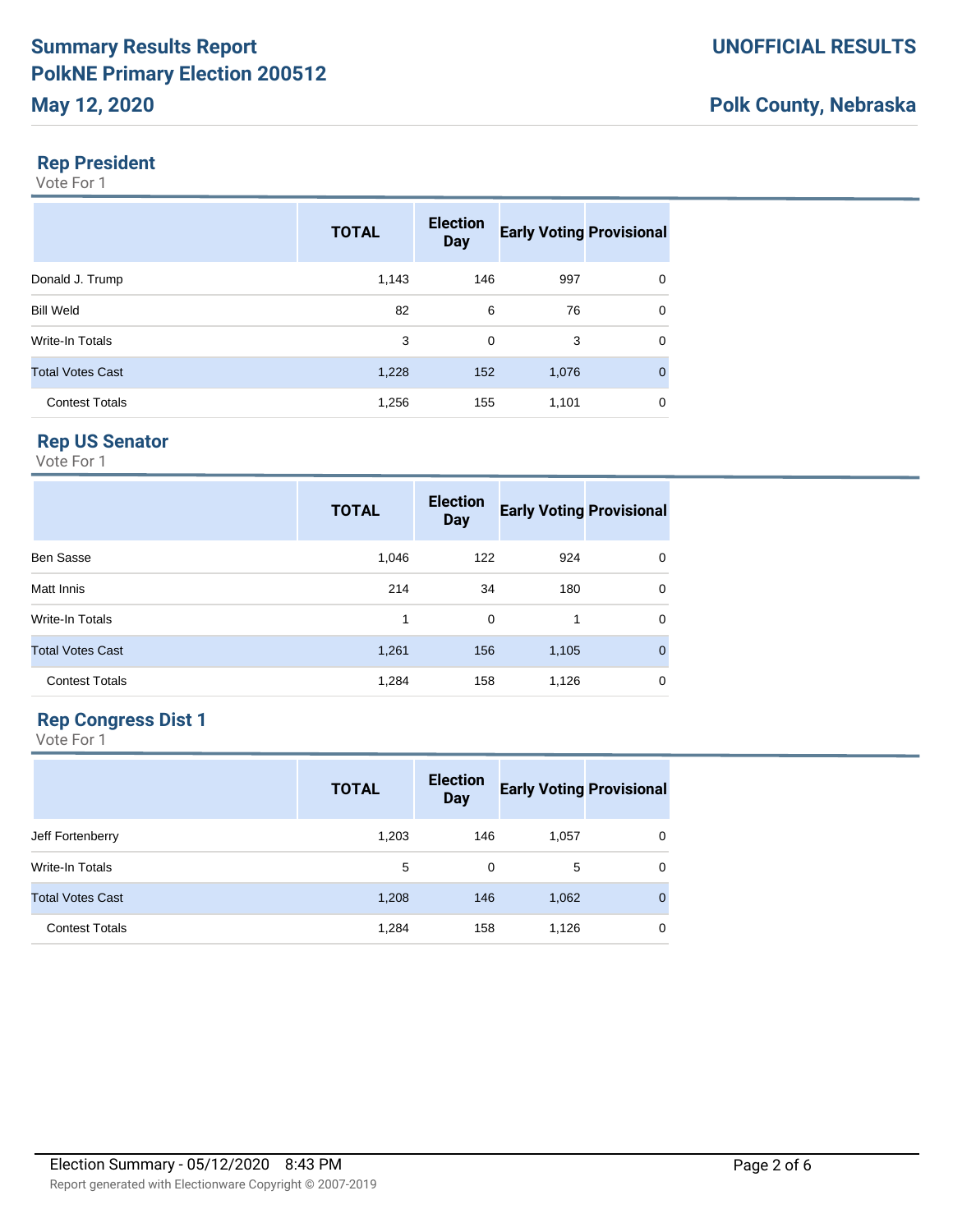# **Polk County, Nebraska**

#### **Dem President**

Vote For 1

|                         | <b>TOTAL</b> | <b>Election</b><br><b>Day</b> | <b>Early Voting Provisional</b> |              |
|-------------------------|--------------|-------------------------------|---------------------------------|--------------|
| Joe Biden               | 217          | 7                             | 210                             | $\mathbf 0$  |
| <b>Tulsi Gabbard</b>    | 11           | 2                             | 9                               | $\mathbf 0$  |
| <b>Bernie Sanders</b>   | 9            | $\mathbf{1}$                  | 8                               | $\mathbf 0$  |
| Elizabeth Warren        | 15           | $\Omega$                      | 15                              | $\mathbf 0$  |
| Write-In Totals         | 7            | 1                             | 6                               | $\mathbf 0$  |
| <b>Total Votes Cast</b> | 259          | 11                            | 248                             | $\mathbf{0}$ |
| <b>Contest Totals</b>   | 273          | 12                            | 261                             | $\mathbf 0$  |

### **Dem US Senator**

|                         | <b>TOTAL</b>   | <b>Election</b><br><b>Day</b> |     | <b>Early Voting Provisional</b> |
|-------------------------|----------------|-------------------------------|-----|---------------------------------|
| Dennis Frank Macek      | $\overline{4}$ | $\mathbf 0$                   | 4   | 0                               |
| Chris Janicek           | 82             | 3                             | 79  | $\mathbf 0$                     |
| Larry Marvin            | 17             | 1                             | 16  | 0                               |
| Angie Philips           | 50             | 3                             | 47  | 0                               |
| Alisha Shelton          | 40             | 3                             | 37  | $\mathbf 0$                     |
| Daniel M. Wik           | 16             | $\mathbf 0$                   | 16  | $\mathbf 0$                     |
| Andy Stock              | 22             | $\mathbf 0$                   | 22  | 0                               |
| Write-In Totals         | 4              | 1                             | 3   | 0                               |
| <b>Total Votes Cast</b> | 235            | 11                            | 224 | $\mathbf{0}$                    |
| <b>Contest Totals</b>   | 273            | 12                            | 261 | 0                               |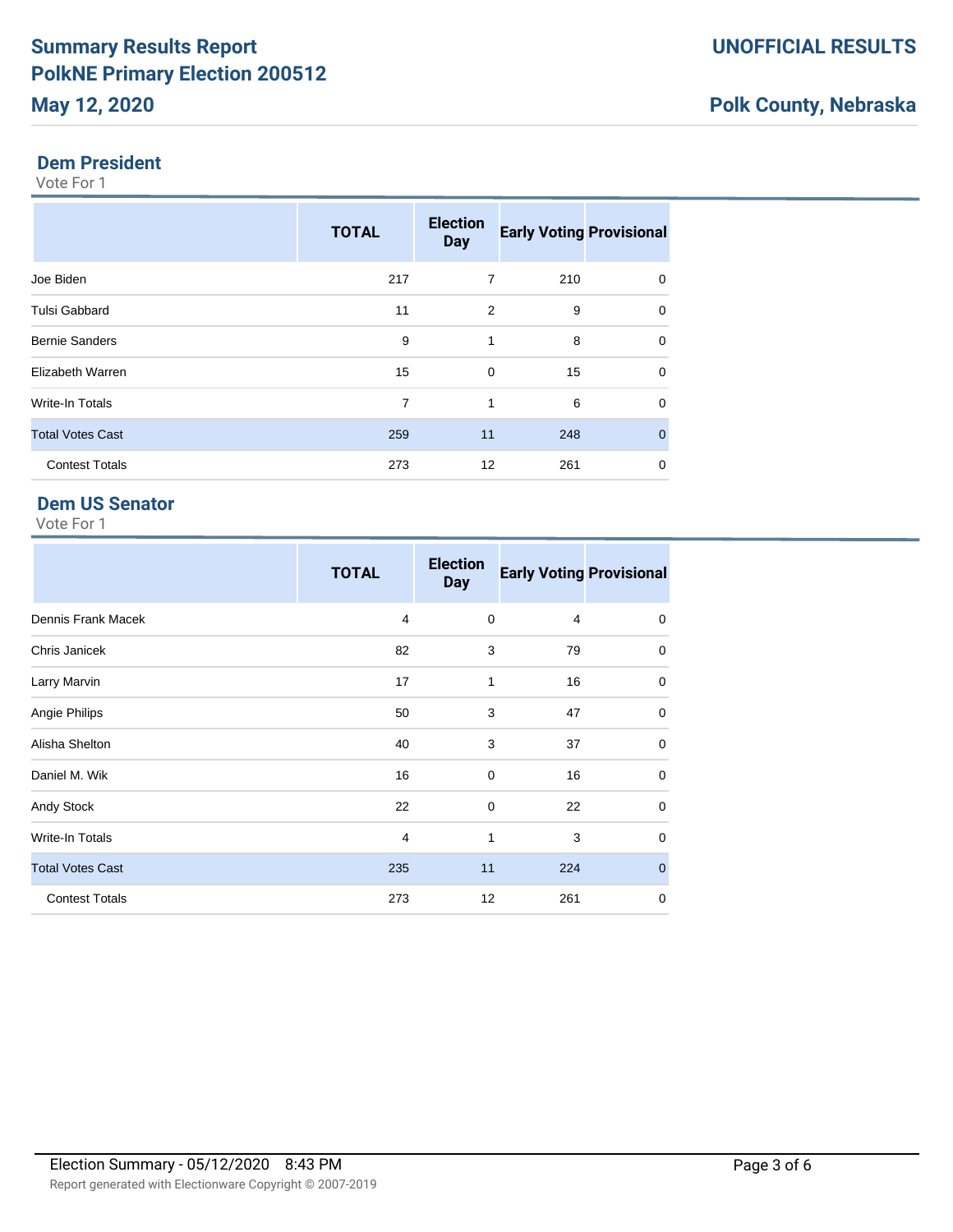#### **Dem Congress Dist 1**

Vote For 1

|                         | <b>TOTAL</b> | <b>Election</b><br><b>Day</b> | <b>Early Voting Provisional</b> |              |
|-------------------------|--------------|-------------------------------|---------------------------------|--------------|
| <b>Babs Ramsey</b>      | 57           | 1                             | 56                              | 0            |
| Kate Bolz               | 182          | 9                             | 173                             | 0            |
| <b>Write-In Totals</b>  | 3            | 1                             | 2                               | 0            |
| <b>Total Votes Cast</b> | 242          | 11                            | 231                             | $\mathbf{0}$ |
| <b>Contest Totals</b>   | 273          | 12                            | 261                             | 0            |

#### **Lib President**

Vote For 1

|                         | <b>TOTAL</b> | <b>Election</b><br><b>Day</b> | <b>Early Voting Provisional</b> |             |
|-------------------------|--------------|-------------------------------|---------------------------------|-------------|
| Max Abramson            | $\Omega$     | $\Omega$                      | $\Omega$                        | 0           |
| Daniel Behrman          | 0            | $\mathbf 0$                   | $\mathbf 0$                     | $\mathbf 0$ |
| Lincoln Chafee          | 0            | 0                             | $\mathbf 0$                     | 0           |
| Jacob Hornberger        | 0            | $\mathbf 0$                   | $\mathbf 0$                     | 0           |
| Jo Jorgensen            | 2            | 1                             | 1                               | 0           |
| Adam Kokesh             | 0            | $\mathbf 0$                   | $\mathbf 0$                     | 0           |
| Write-In Totals         | 6            | $\mathbf 0$                   | 6                               | 0           |
| <b>Total Votes Cast</b> | 8            | 1                             | $\overline{7}$                  | $\Omega$    |
| <b>Contest Totals</b>   | 8            | 1                             | 7                               | 0           |

#### **Lib US Senator**

|                         | <b>TOTAL</b> | <b>Election</b><br><b>Day</b> | <b>Early Voting Provisional</b> |  |
|-------------------------|--------------|-------------------------------|---------------------------------|--|
| Gene Siadek             | 5            | $\Omega$                      | 5                               |  |
| Write-In Totals         | 3            |                               | 2                               |  |
| <b>Total Votes Cast</b> | 8            |                               |                                 |  |
| <b>Contest Totals</b>   | 8            |                               |                                 |  |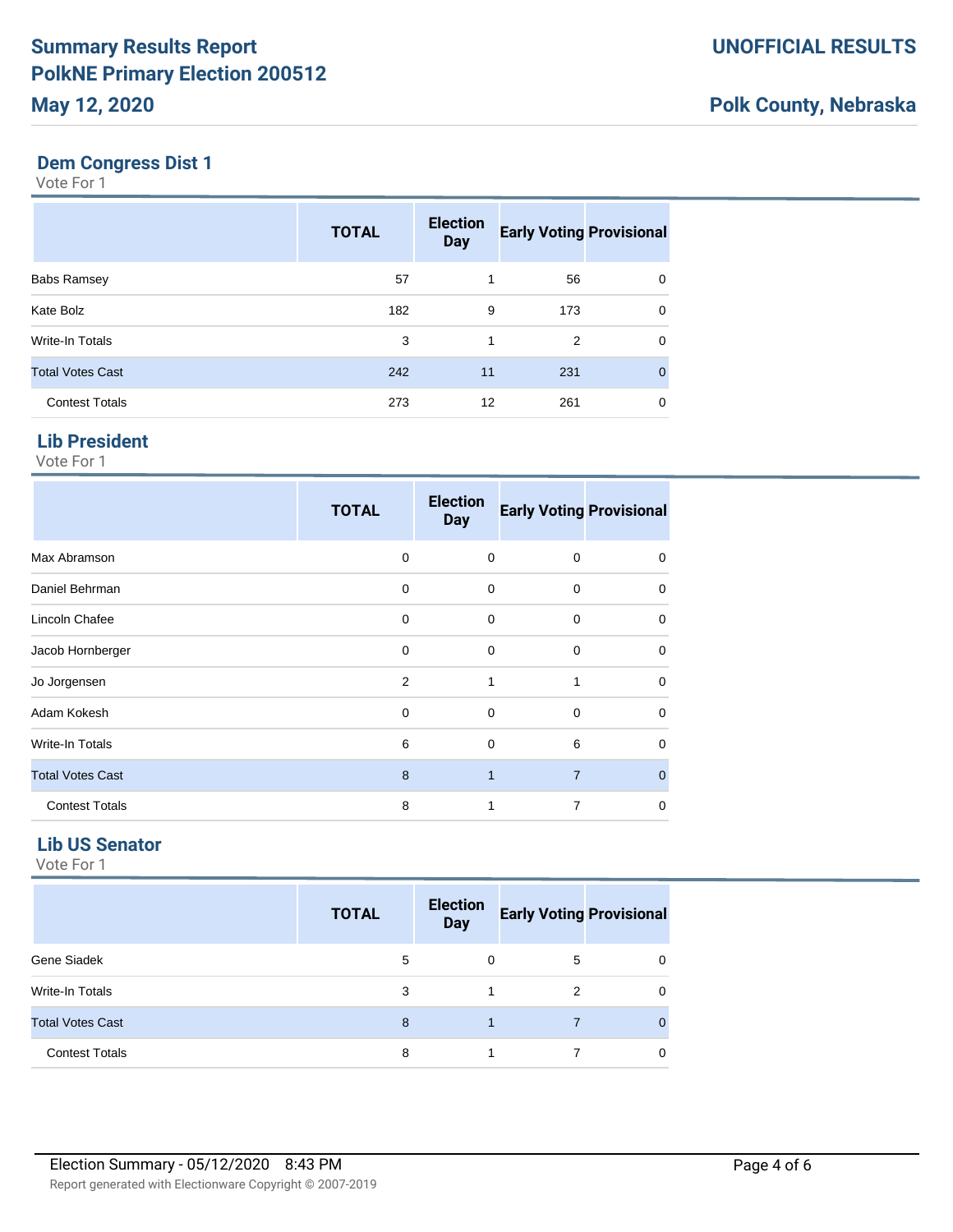### **Lib Congress Dist 1**

Vote For 1

|                         | <b>TOTAL</b> | <b>Election</b><br><b>Day</b> | <b>Early Voting Provisional</b> |   |
|-------------------------|--------------|-------------------------------|---------------------------------|---|
| Dennis B. Grace         |              | 0                             |                                 | 0 |
| <b>Write-In Totals</b>  |              |                               | 0                               | 0 |
| <b>Total Votes Cast</b> | 8            |                               |                                 | 0 |
| <b>Contest Totals</b>   | 8            |                               |                                 | 0 |

### **UBB NRD - Sub. 5**

Vote For 1

|                         | <b>TOTAL</b> | <b>Election</b><br><b>Day</b> | <b>Early Voting Provisional</b> |              |
|-------------------------|--------------|-------------------------------|---------------------------------|--------------|
| Merlin M. Volkmer       | 348          | 42                            | 306                             | 0            |
| Neal Hoff               | 219          | 31                            | 188                             | $\mathbf 0$  |
| Kendall J. Siebert      | 418          | 53                            | 365                             | $\Omega$     |
| Write-In Totals         | 6            | 1                             | 5                               | $\mathbf 0$  |
| <b>Total Votes Cast</b> | 991          | 127                           | 864                             | $\mathbf{0}$ |
| <b>Contest Totals</b>   | 1,294        | 159                           | 1,135                           | 0            |

## **NPPD - Brd of Direct. - Subdiv. 7**

|                         | <b>TOTAL</b> | <b>Election</b><br><b>Day</b> | <b>Early Voting Provisional</b> |              |
|-------------------------|--------------|-------------------------------|---------------------------------|--------------|
| Robert J. Cooper        | 199          | 23                            | 176                             | 0            |
| Sheila A. Hubbard       | 484          | 29                            | 455                             | 0            |
| Wayne Williams          | 185          | 34                            | 151                             | 0            |
| James W. Mestl          | 421          | 55                            | 366                             | $\mathbf 0$  |
| Write-In Totals         | 3            | 1                             | 2                               | $\mathbf 0$  |
| <b>Total Votes Cast</b> | 1,292        | 142                           | 1,150                           | $\mathbf{0}$ |
| <b>Contest Totals</b>   | 1,621        | 175                           | 1,446                           | $\mathbf 0$  |